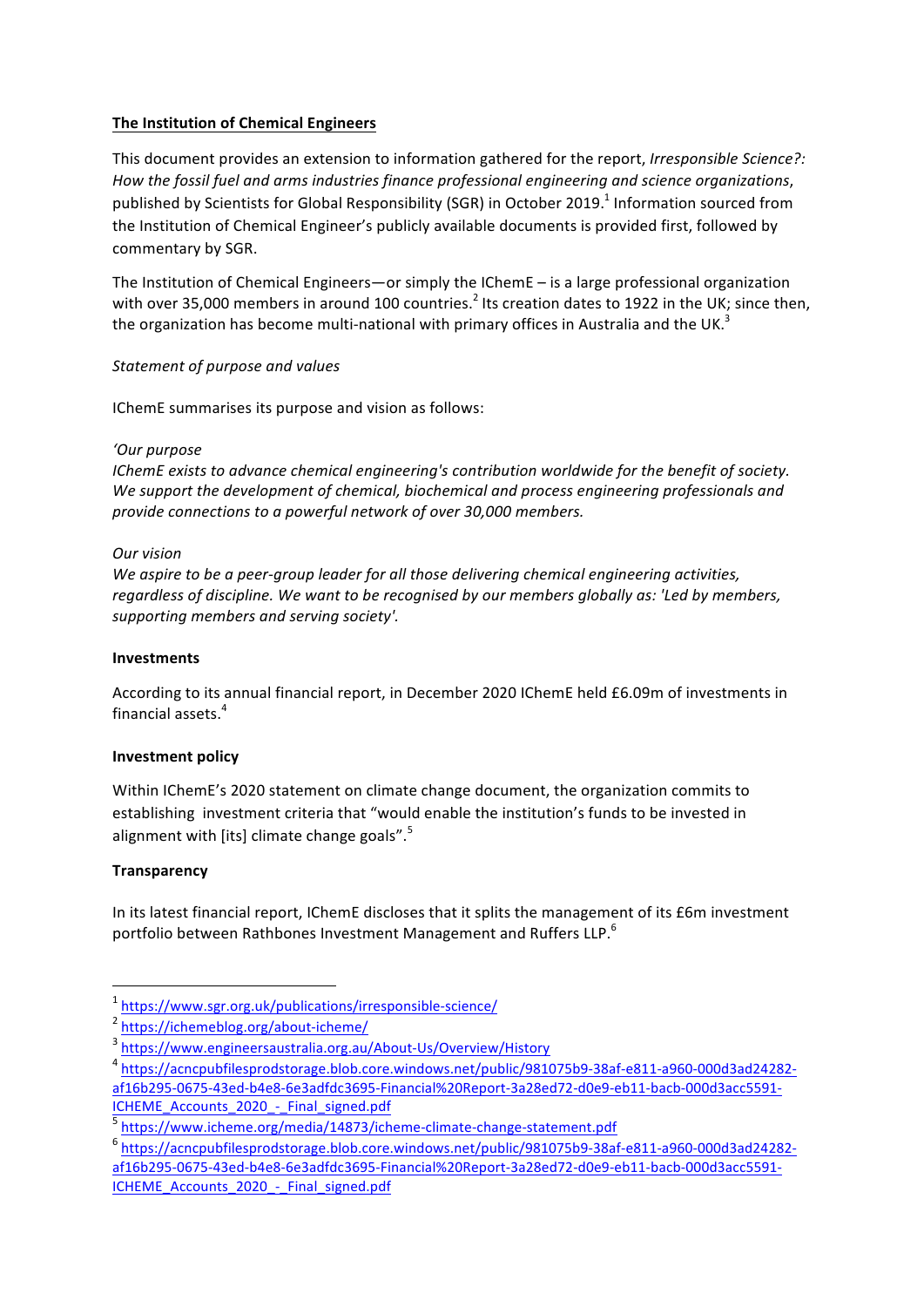IChemE does not disclose which fund(s) its portfolio is held in so we are unable to determine whether the IChemE has opted for funds with either investment manager that exclude fossil fuel companies.

# **Corporate Patrons**

BP, ExxonMobil, and Shell are listed by IChemE as current "gold corporate partners".<sup>7</sup>

# **Education programmes and grants**

IChemE does not appear to be accepting corporate sponsorship from fossil fuel companies for its training courses.

# **Events sponsorship**

IChemE has a history of having its Global Awards sponsored by fossil fuel firms. In 2020, the award ceremony was sponsored by ExxonMobil. $^8$  In 2019 and 2018, the award was sponsored by BP and ExxonMobil.<sup>9</sup> The 2021 Global Award was not sponsored by fossil fuel firms. The organization's Malaysia award has also in the past been sponsored by Petronas, an oil and gas company.<sup>10</sup>

# **Environmental policy**

IChemE has released a statement outlining its position on climate change, along with the organization's commitments. $^{11}$  Of note, these include the following:

- "develop plans for achieving net zero carbon emissions from our direct operations globally by 2025 and publish greenhouse gas emissions data and progress against this target each year; this will include considerations of efficiencies, reductions and offsets."
- "establish (practical) investment criteria that would enable the Institution's funds to be invested in alignment with our climate change goals."
- "align the medals and awards programmes to reward progress towards the zero-carbon economy and the UN SDGs."
- "monitor and report progress on all commitments annually."

<sup>7</sup> https://www.icheme.org/career/corporate-partners/

<sup>8</sup> https://www.icheme.org/media/13788/global-awards-2020-insert-tce\_v4.pdf

<sup>&</sup>lt;sup>9</sup> https://www.icheme.org/media/11507/mb0141\_19-awards-insert-tce\_web.pdf,

https://www.icheme.org/media/7691/ichemeglobalawards\_aftershowbrochure-2018\_hc-1.pdf

<sup>10</sup> https://www.icheme.org/media/15378/malaysia-awards-sponsorship-guide-2021.pdf

<sup>11</sup> https://www.icheme.org/media/14873/icheme-climate-change-statement.pdf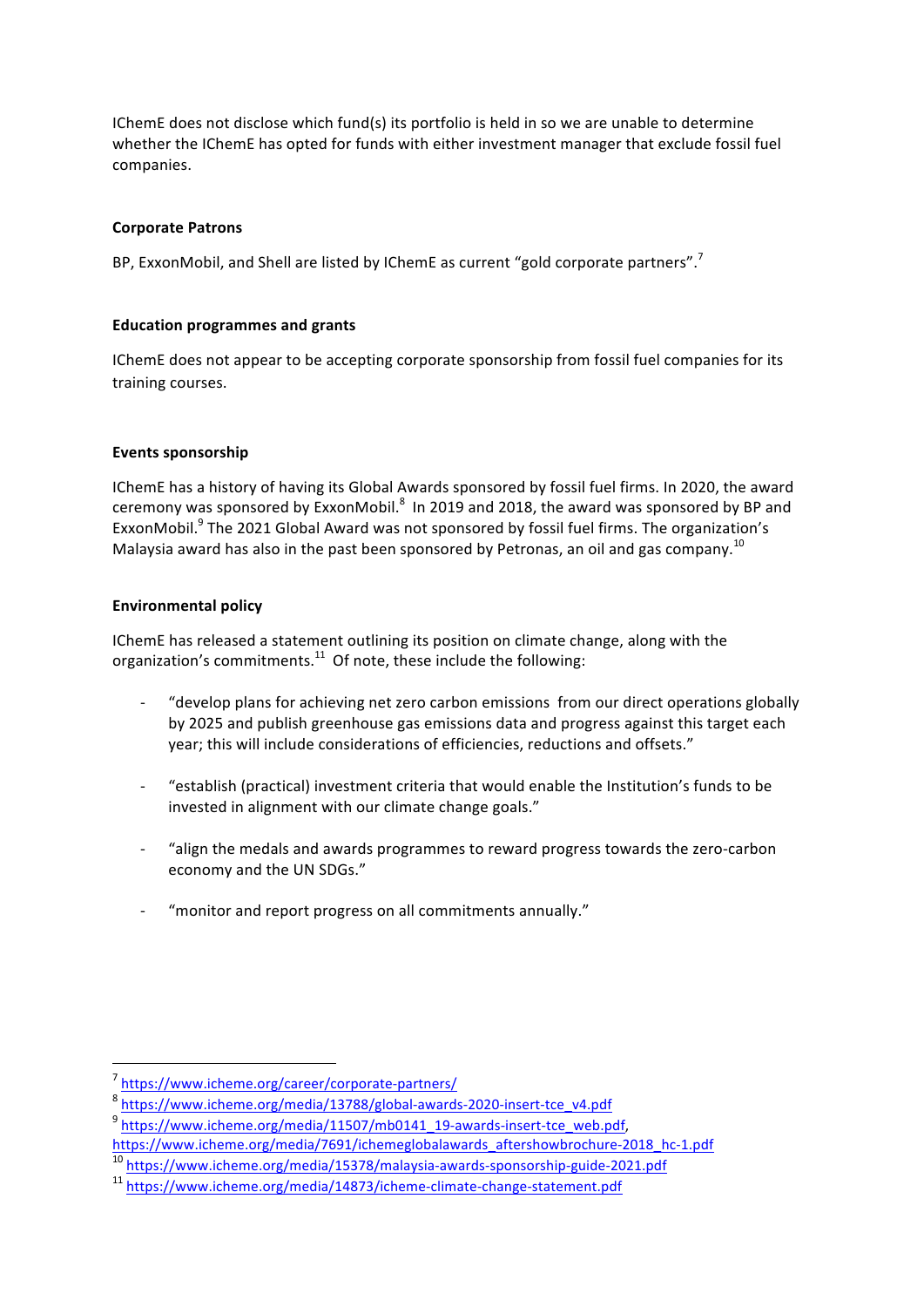#### **Other relevant information**

In October 2021, IChemE held a Water Climate Discussion conference which sought to outline the relationship between the climate crisis and water crisis in the run up to COP26.<sup>12</sup>

IChemE representatives were involved as speakers at three events during COP26: "Climate Action, Resiliency, Ecosystem Restoration and Future Climate Engineering Solutions", "Voices of a just and green transition – youth, workers and private sector", "Evidence-based, deliverable national energy scenarios that help deliver agreed NDCs".<sup>13</sup>

Learned Society and Policy Manager of IChemE, Alana Collis, is a team leader of the Future Climate -Engineering Solutions (FC-ES) steering group.<sup>14</sup> This group also includes two other IChemE members.

IChemE has established an Environment Special Interest Group which has the following objectives:

- promote the application of chemical engineering principles and practice in protecting and improving the environment
- raise awareness of innovative environmental techniques and technologies, environmental policy developments and regulatory tools
- encourage investigation and design development in all aspects of environmental protection, pollution prevention and control
- promote contact, communication and sharing of best practice between professionals
- form links with other stakeholders in the field.'<sup>15</sup>

The plan is to achieve these objectives through a combination of technical seminars, workshops and site visits, webinars and evening events held in association with IChemE member groups. The group will also hold an annual meeting with the first to be held in February 2022.<sup>16</sup>

#### **SGR** comments

SGR acknowledges that IChemE has, particularly over the past two years, gone to some effort to acknowledge the scientific consensus on climate change and the urgent societal actions required to meet this global challenge.

SGR has continuing concerns, however, on the following aspects:

#### *Transparency*

IChemE has very low public transparency on its company investments, with there being no accessible information available on where the £6m highlighted in the company's 2020 financial

<sup>12</sup> https://www.icheme.org/membership/communities/special-interest-groups/water/events/05-10-21-waterclimate-discussion-conference/

<sup>13</sup> https://www.icheme.org/knowledge/priority-topics/responsible-production/chemeng-at-cop26/ichemeattendance-at-cop26/

<sup>14</sup> https://fc-es.net/fc-es-team/

<sup>15</sup> https://www.icheme.org/membership/communities/special-interest-groups/environment/

<sup>16</sup> https://www.icheme.org/membership/communities/special-interest-groups/environment/events/09-02-22- 2022-annual-meeting/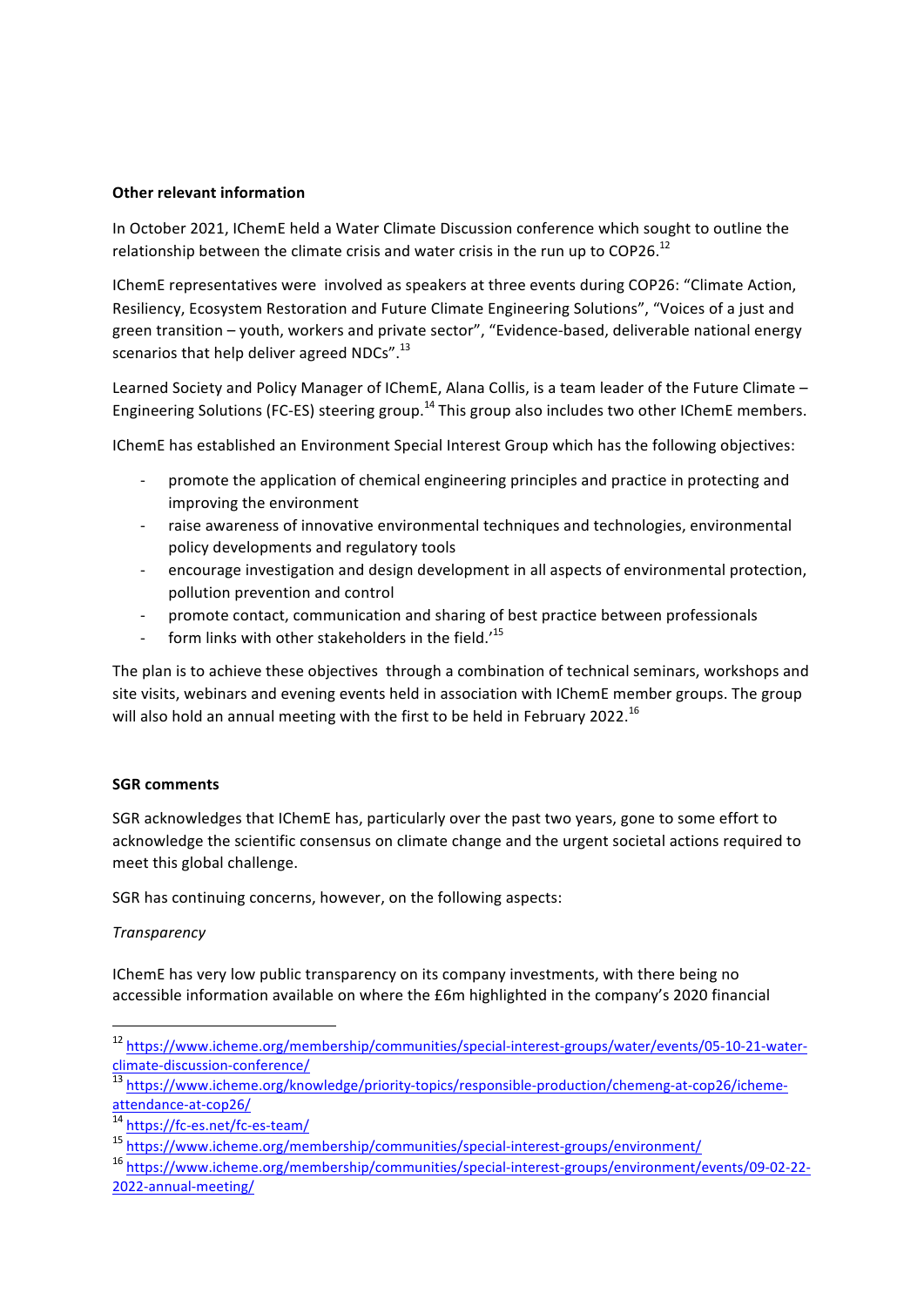report is held. Without this information or further details of how the investment policy introduced in IChemE's position statement on climate change has been actioned, we are unable to determine whether investments are held in fossil fuel companies, either directly or indirectly...

While it is promising that the organization has committed to encouraging companies to engage in "transparent monitoring and regular reporting of performance on emission reduction and other climate change mitigation and adaptation measures", it is important that IChemE is similarly transparent in its own efforts, financially and otherwise.<sup>17</sup>

Given that many members of the public are deeply concerned about climate change and that those with a background in engineering have a current and future role in mitigating and adapting to the effects of climate change, any investment by the IChemE in fossil fuel companies would be concerning to say the least.

# *Sponsorship (education, corporate)*

IChemE lists ExxonMobil, BP and Shell as Gold Corporate Partners and has received sponsorship from both BP and Shell for its Global Awards despite indicating the magnitude and immediacy of action required by all to meet the IPCC goal of limiting warming to 1.5°C: "We agree that serious action to combat climate change is urgent and must start immediately and accelerate." $^{18}$ 

According to the Transition Pathway Initiative (TPI), ExxonMobil, Shell and BP do not align with a pathway that would limit global warming to 1.5°C or below.<sup>19</sup> Please see the SGR document *Data on fossil fuel companies* for further details.<sup>20</sup>

What's more, none of the companies listed above has committed to meeting the rigorous criteria set by the Science Based Targets initiative for emissions reductions, which numerous other leading corporations have signed up to.<sup>21</sup> Until fossil fuel companies meet the criteria of the Science Based Targets initiative and have set targets to limit their emissions by 2050 in line with a 1.5℃ limit to warming, we are urging thought leaders such as IChemE to divest from these companies to keep up the pressure on them.

SGR has concerns about investments in and financial ties to fossil fuel companies by professional science and engineering organizations for these reasons:

- Professional science and engineering organizations have considerable influence with politicians and the public and it's crucial that they put in place robust science-based targets and plans that are compatible with the goals of the Paris Agreement - and end lobbying behaviour that could undermine it:
- As the UK Health Alliance on Climate Change puts it, "engaging with companies whose business model relies on fuel extraction is of limited use—only divestment will stop extraction".<sup>22</sup> Worldwide, according to the Alliance, over 1,000 organizations with £7 trillion assets have committed to divesting from fossil fuels and instead investing in climate

<sup>&</sup>lt;sup>17</sup> https://www.icheme.org/media/14873/icheme-climate-change-statement.pdf

<sup>18</sup> https://www.icheme.org/media/14873/icheme-climate-change-statement.pdf

<sup>19</sup> https://www.transitionpathwayinitiative.org/

<sup>&</sup>lt;sup>20</sup> https://www.sgr.org.uk/sites/default/files/2021-06/Data\_on\_fossil\_fuel\_companies.pdf

<sup>21</sup> https://sciencebasedtargets.org/companies-taking-action#table

<sup>22</sup> http://ukhealthalliance.org/divestment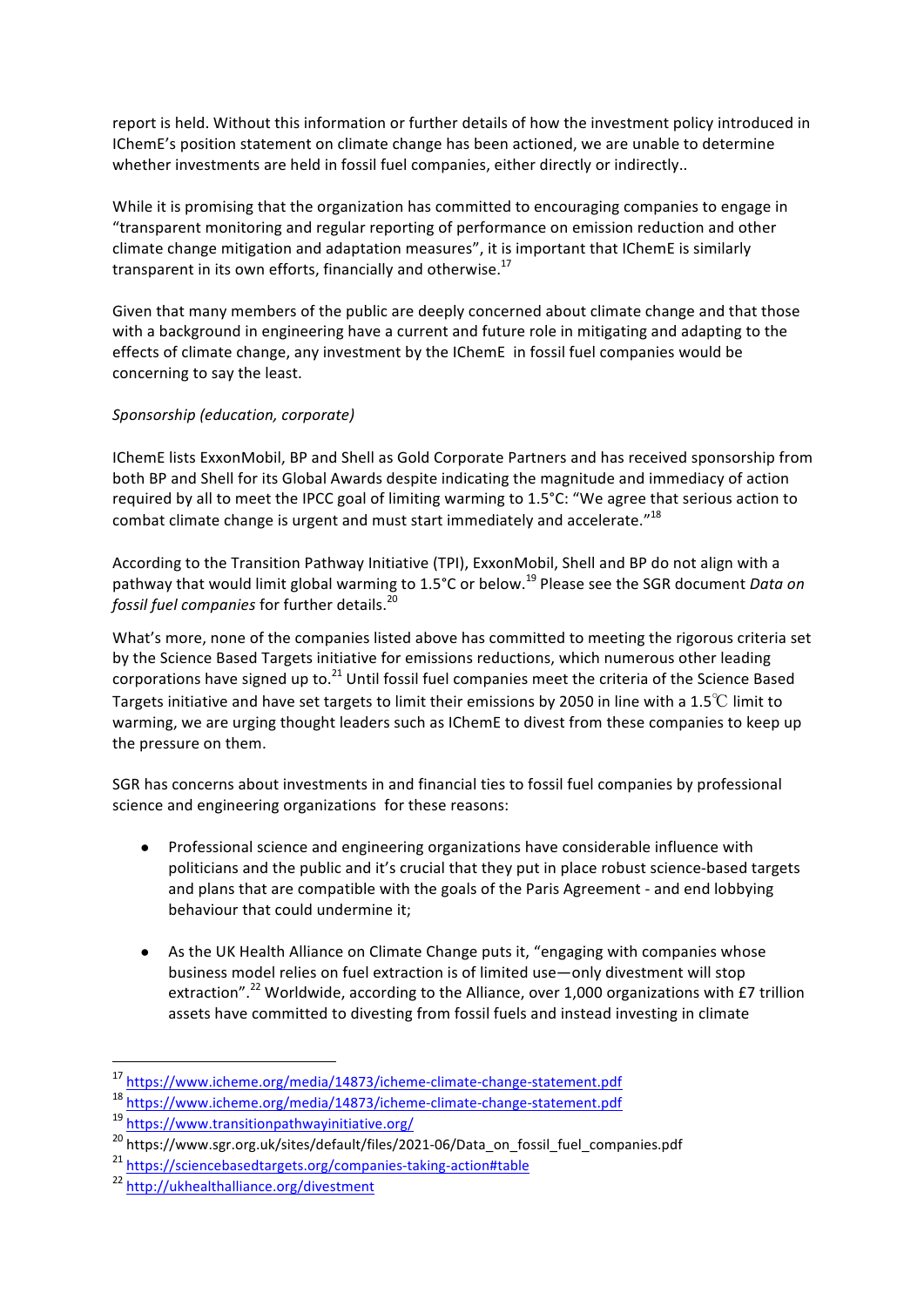solutions.<sup>23</sup> Research indicates that divestment reduces the price of fossil fuel shares. According to a team at the University of Waterloo in Canada, "lower share prices increase the costs of capital for the fossil fuel industry, which in turn decreases their ability to explore new resources and exploit proven resources".<sup>24</sup> The greater the likelihood of these fossil fuel resources staying in the ground, the more likely we are to meet the international climate change targets agreed under the Paris Agreement in order to prevent potentially catastrophic climate change;

- In order to keep to the below  $2^{\circ}$  Ctarget, only one-fifth of known fossil fuel reserves can be burned, putting these assets at risk of becoming stranded. The fraction is even smaller when considering how to meet the  $1.5^{\circ}$ Carget. According to the UK Health Alliance on Climate Change, fossil fuels are an increasingly risky investment and fossil fuel free indexes equalled or outperformed unsustainable alternatives for 5-10 years. "Divestment announcements by prominent investors signal financial risks to the market, which in turn depress share prices," say the University of Waterloo researchers. "Therefore, divestment announcements can have a measurable impact on the fossil fuel industry." Shell said in 2018 that divestment had become a material risk to its business.<sup>25</sup> In 2020 fund manager CCLA, which invests on behalf of charities including Church of England dioceses, dropped its investments in oil giants Shell and Total for financial reasons.<sup>26</sup> On January 27<sup>th</sup> 2021, ratings agency S&P warned 13 oil and gas companies, including Royal Dutch Shell and Total, that it is considering downgrading their credit ratings. The agency has increased its risk rating for the oil and gas sector as a whole from "intermediate" to "moderately high" because of the move away from fossil fuels, poor profitability and volatile prices, according to news reports.<sup>27</sup> There are also signs that oil companies may struggle to recruit employees with the skills they need.<sup>28</sup>
- Many fossil fuel companies are relying on carbon capture technology and nature-based solutions being deployed at a huge scale to offset their planned emissions.<sup>29</sup> Heavy reliance on the global scale deployment of carbon capture and storage technologies is misplaced given the lack of progress in this area for the last 20 years. According to an international group of 41 scientists and academics, such technologies are "expensive, energy intensive, risky, and their deployment at scale is unproven.<sup>30</sup> It is irresponsible to base net zero targets on the assumption that uncertain future technologies will compensate for present day emissions."

For those keen to retain support for the energy sector, there are plenty of companies that are much more progressive than fossil fuel companies in which to invest. For example, Orsted (formerly DONG, Danish Oil and Natural Gas) has shifted from being a fossil fuel dominated company to one heavily focused on renewable energy. Similarly, some large German engineering companies, such as Siemens $^{31}$  and E.ON, have also made major shifts away from fossil-fuel related work.

- <sup>24</sup> https://theconversation.com/how-divesting-of-fossil-fuels-could-help-save-the-planet-88147
- <sup>25</sup> https://www.theguardian.com/commentisfree/2019/oct/13/divestment-bank-european-investment-fossilfuels
- 26 https://www.divestinvest.org/church-of-england-fund-drops-remaining-fossil-fuel-investments/
- <sup>27</sup> https://www.theguardian.com/business/2021/jan/27/rating-agency-sp-warns-13-oil-and-gas-companiesthey

<sup>23</sup> https://www.divestinvest.org/11-trillion-counting-divestinvest/

<sup>28</sup> https://www.ft.com/content/3b53f1bd-4625-4733-afb9-af4301257506/

<sup>29</sup> https://insideclimatenews.org/news/16072020/oil-gas-climate-pledges-bp-shell-exxon/

<sup>30</sup> https://www.climatechangenews.com/2020/12/11/10-myths-net-zero-targets-carbon-offsetting-busted/

 $31$  Siemens has committed to the 1.5℃ target under the SBTi and E.ON's carbon emissions are aligned with the below  $2^{\circ}$ C pathway according to TPI.